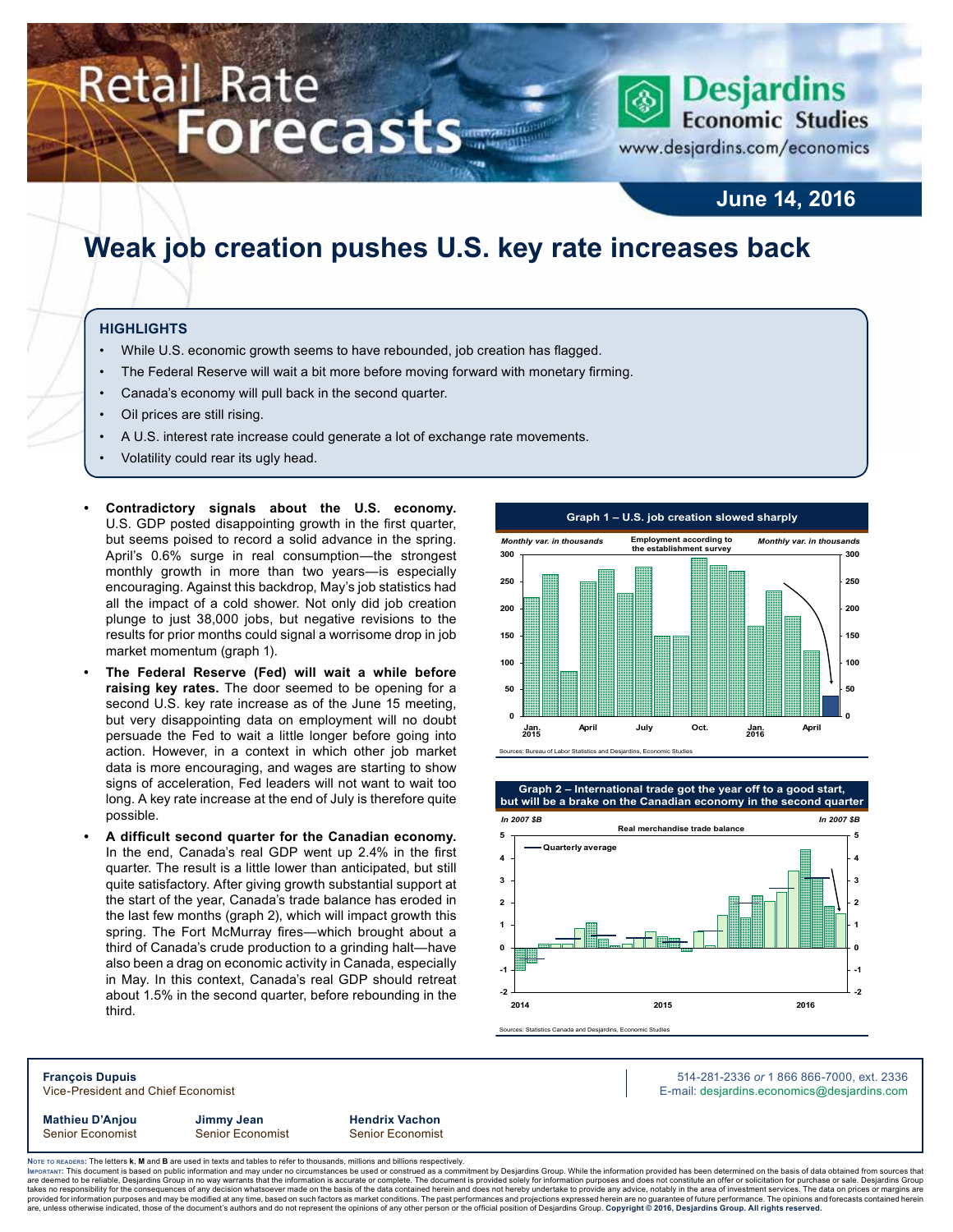

- **• The rise in oil prices is encouraging.** WTI (West Texas Intermediate) recently went back over US\$50 a barrel. Temporary production difficulties in several countries, including Canada, had a hand in the rebound, although it primarily reflects the sharp drop in U.S. production. The time of huge production surpluses in the global market, which had dragged oil prices down since mid-2014, seems to be poised to make way for a balanced market (graph 3). The increase in oil prices should convince the Bank of Canada to keep its monetary policy unchanged despite the economy's second-quarter problems.
- **• The low interest rate environment seems here to stay.** The postponement of rate increases in the United States and highly expansive monetary policies around the world continue to support demand for bonds. North American bond yields remain very low and do not promise to go up much in the next few quarters, even if the Fed gradually raises its key rates. In the last few months, the drop in financial tensions has also been applying downside pressure on Canadian financial institutions' credit premiums and financing costs. In this context, everything suggests that retail rates will stay very low (graph 4).



**Incy and Desjardins, Economic** 



Sources: Datastream and Desjardins, Economic Studies

#### **Table 1 Forecasts : Retail rate**

|                                | <b>Discount</b><br>rate (1) | Prime rate (1) |               | Mortgage rate (1) |             |               | Term savings (1) (2) |               |  |  |
|--------------------------------|-----------------------------|----------------|---------------|-------------------|-------------|---------------|----------------------|---------------|--|--|
|                                |                             |                | 1 year        | 3 years           | 5 years     | 1 year        | 3 years              | 5 years       |  |  |
| <b>Realized - End of month</b> |                             |                |               |                   |             |               |                      |               |  |  |
| Dec. 2015                      | 0.75                        | 2.70           | 3.14          | 3.39              | 4.74        | 0.85          | 1.05                 | 1.50          |  |  |
| January 2016                   | 0.75                        | 2.70           | 3.14          | 3.39              | 4.74        | 0.85          | 1.05                 | 1.50          |  |  |
| February 2016                  | 0.75                        | 2.70           | 3.14          | 3.39              | 4.74        | 0.85          | 1.05                 | 1.50          |  |  |
| March 2016                     | 0.75                        | 2.70           | 3.14          | 3.39              | 4.74        | 0.85          | 1.15                 | 1.50          |  |  |
| April 2016                     | 0.75                        | 2.70           | 3.14          | 3.39              | 4.74        | 0.85          | 1.15                 | 1.50          |  |  |
| May 2016                       | 0.75                        | 2.70           | 3.14          | 3.39              | 4.74        | 0.85          | 1.15                 | 1.50          |  |  |
| June 13, 2016                  | 0.75                        | 2.70           | 3.14          | 3.39              | 4.74        | 0.85          | 1.15                 | 1.50          |  |  |
| <b>Forecasts</b>               |                             |                |               |                   |             |               |                      |               |  |  |
| End of quarter                 |                             |                |               |                   |             |               |                      |               |  |  |
| 2016: Q2                       | 0.75                        | 2.70           | $2.89 - 3.39$ | $3.14 - 3.64$     | 4.49 - 4.99 | $0.60 - 1.10$ | $0.90 - 1.40$        | $1.25 - 1.75$ |  |  |
| 2016: Q3                       | $0.50 - 0.75$               | $2.45 - 2.70$  | $2.89 - 3.39$ | $3.14 - 3.64$     | 4.49 - 4.99 | $0.60 - 1.10$ | $0.90 - 1.40$        | 1.25-1.75     |  |  |
| 2016: Q4                       | $0.50 - 1.00$               | $2.45 - 2.95$  | $2.89 - 3.39$ | $3.14 - 3.64$     | 4.49 - 4.99 | $0.60 - 1.10$ | $0.90 - 1.40$        | 1.25-1.75     |  |  |
| 2017: Q1                       | $0.50 - 1.00$               | $2.45 - 2.95$  | $2.89 - 3.39$ | $3.14 - 3.64$     | 4.49 - 4.99 | $0.60 - 1.10$ | $0.90 - 1.40$        | $1.25 - 1.75$ |  |  |
| End of year                    |                             |                |               |                   |             |               |                      |               |  |  |
| 2017                           | $0.50 - 1.50$               | $2.45 - 3.45$  | $2.75 - 3.55$ | $3.40 - 4.20$     | 4.49 - 5.15 | $0.60 - 1.25$ | $0.80 - 1.55$        | $1.10 - 1.90$ |  |  |
| 2018                           | $1.25 - 2.25$               | $3.20 - 4.20$  | $3.40 - 4.20$ | $3.90 - 4.70$     | 4.60-5.40   | $0.60 - 1.40$ | $0.85 - 1.65$        | $1.30 - 2.10$ |  |  |
| 2019                           | $1.25 - 2.25$               | $3.20 - 4.20$  | $3.10 - 3.90$ | $3.40 - 4.20$     | 4.49 - 5.15 | $0.60 - 1.25$ | $0.80 - 1.45$        | $1.10 - 1.90$ |  |  |

Note: Forecasts are expressed as ranges. (1) End of quarter forecasts; (2) Non-redeemable (annual). Source: Desjardins, Economic Studies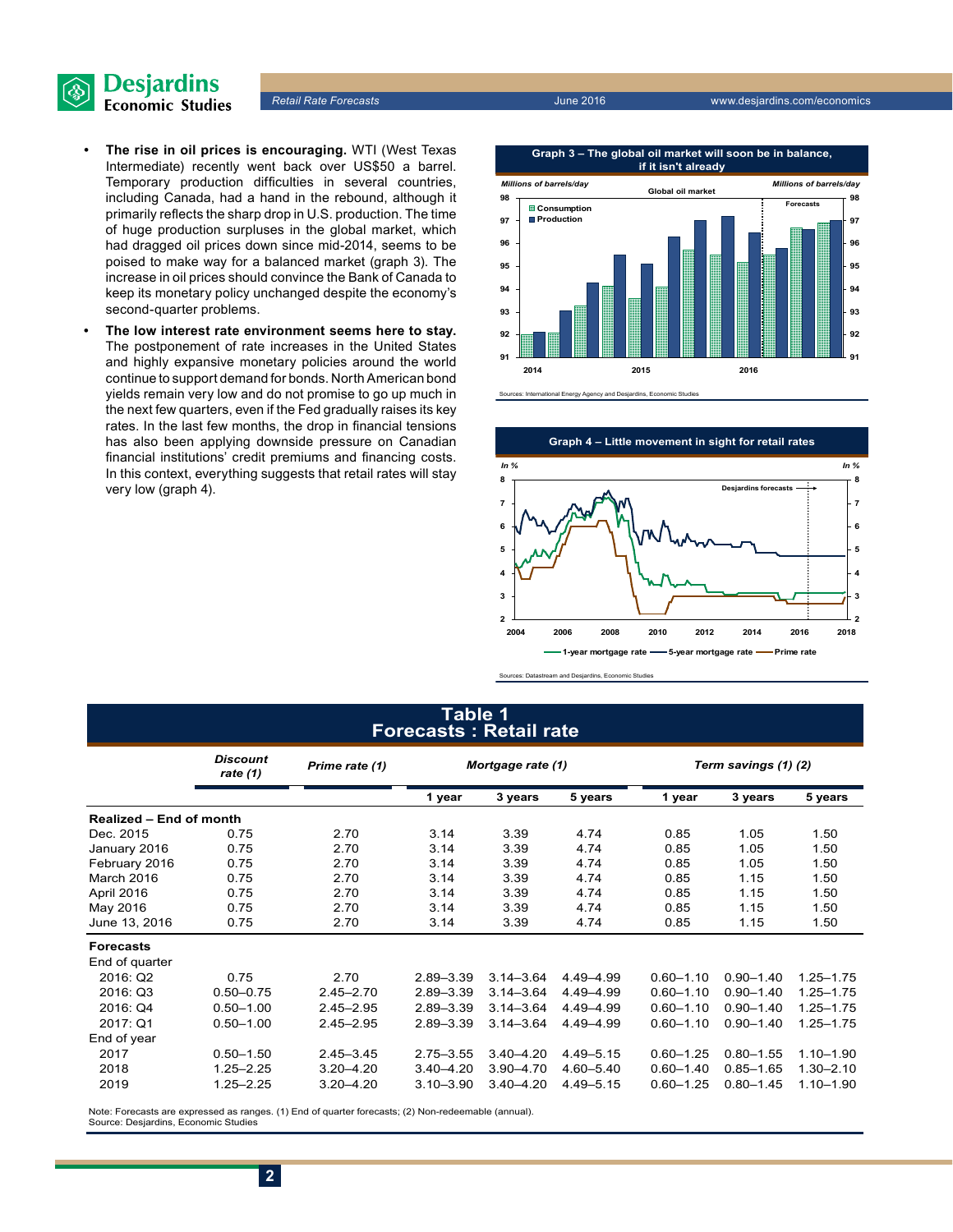

### **CanadiAn Dollar**

**A U.S. interest rate increase could generate a lot of movement**

- The U.S. dollar shot up between July 2014 and March 2015 as the market started to price in U.S. monetary firming. Now that interest rate increases seem to be lagging, the greenback is rather flat. In early May, the feeling that the Federal Reserve (Fed) could finally go into action in June gave the U.S. dollar a push, but that did not last (graph 5).
- The greenback rebound in early May impacted the Canadian exchange rate, which fell after having closed in on US\$0.80. The loonie was also penalized by more disappointing economic numbers in Canada. The ongoing rise in oil prices was not enough to stave off depreciation (graph 6). The forest fires in Alberta seem to have limited the upside impact of higher crude prices, in addition to adding to the uncertainty about Canada's economy.
- Like the Canadian dollar, most other currencies were penalized by the greenback's short-lived rebound. The euro, for example, fell about four cents in May, hitting US\$1.11. The pound stood out, mainly fluctuating in step with surveys about the results of the upcoming referendum on the United Kingdom's exit from the European Union.
- **• Forecasts:** If the Fed moves ahead with monetary firming as anticipated, ordering two interest rate increases by year's end, that would re-energize the greenback. Most currencies would then come down against the U.S. dollar in the coming quarters. For the Canadian dollar, the risks of depreciation seem higher in the near term, as the rise in oil prices could pause for several months following the big gains made since February. Also, more mixed Canadian economic data could temporarily add to the loonie's weakness. Our target for the end of the year is US\$0.77 (C\$1.30/US\$).





| <b>Determinants</b>   | <b>Short-term</b> | Long-term |
|-----------------------|-------------------|-----------|
| Oil prices            |                   |           |
| Metals prices         | ╼                 |           |
| Interest rate spreads |                   |           |

#### **Table 2 Forecasts: currency**

|               | 2015   |        |        | 2016   |        |        | 2017   |        |                 |        |
|---------------|--------|--------|--------|--------|--------|--------|--------|--------|-----------------|--------|
| End of period | Q3     | Q4     | Q1     | Q2f    | Q3f    | Q4f    | Q1f    | Q2f    | Q <sub>3f</sub> | Q4f    |
| US\$/CAN\$    | 0.7510 | 0.7225 | 0.7689 | 0.7750 | 0.7500 | 0.7700 | 0.7600 | 0.7800 | 0.7900          | 0.8100 |
| CAN\$/US\$    | 1.3315 | 1.3841 | 1.3006 | 1.2903 | 1.3333 | 1.2987 | 1.3158 | 1.2821 | 1.2658          | 1.2346 |
| CAN\$/€       | 1.4863 | .5035  | 1.4820 | 1.4452 | 1.4400 | 1.3896 | 1.4079 | 1.3974 | 1.3924          | 1.3704 |
| USS/E         | 1.1162 | 1.0863 | 1.1395 | 1.1200 | 1.0800 | 1.0700 | 1.0700 | 1.0900 | 1.1000          | 1.1100 |
| USS/E         | 1.5148 | 1.4739 | 1.4373 | 1.4700 | 1.4500 | 1.4700 | 1.4900 | 1.5200 | 1.5300          | 1.5500 |
|               |        |        |        |        |        |        |        |        |                 |        |

Sources: Datastream, Federal Reserve Board and Desjardins, Economic Studies files for example of the studies files for example of the casts

**3**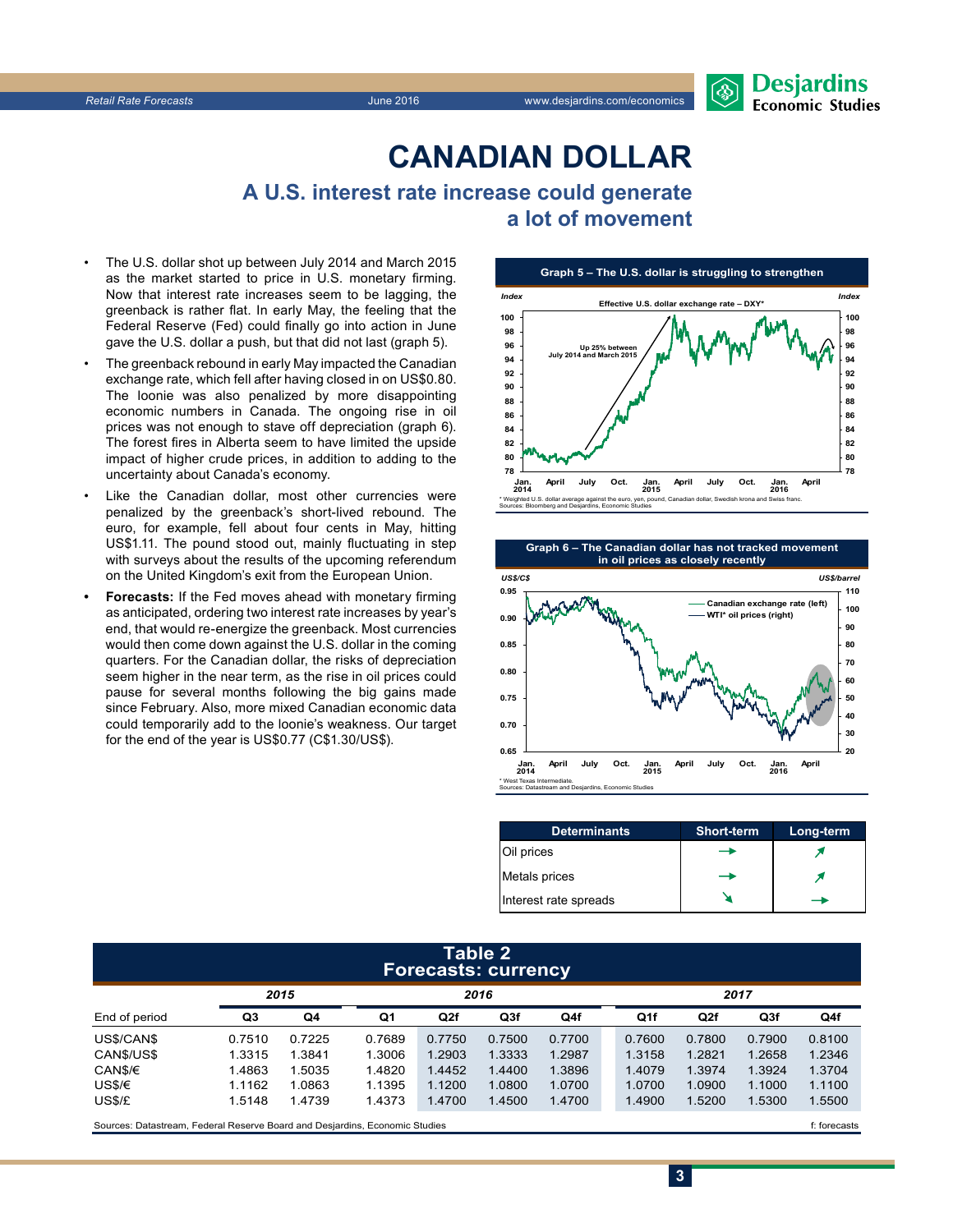



## **Asset classes return**

**Volatility could rear its ugly head**

- **• After pausing in the middle of spring, stock markets have been heading up nicely between mid-May and mid-June.** In the United States, the S&P 500 recently crossed the 2,100 mark again. Markets in emerging nations also participated in this rally, with the MSCI index for those countries up more than 5% since May 19. We cannot say the same for European markets, which have been fairly hesitant since the start of spring. Although the euro zone's economic growth has been stronger than anticipated since the start of the year, fears persist in the banking sector. The Euro Stoxx index's banking component is down 28% from the start of the year. Added to that are the fears about a United Kingdom exit from the European Union (Brexit). Note, however, that the British stock market is performing better than the euro zone's (graph 7): the FTSE 100 index is off 3% since January, while the Euro Stoxx index is down 12%.
- **• Although they were looking like they are a thing of the past, the volatile swings seen at the start of the year could resurface.** The Brexit referendum is to be held June 23. The proportion of undecided voters has declined in the latest surveys. Initially, this seemed to favour the anti-Brexit camp, but the opposing camp has strengthened, and voting intentions suggest a heated contest (graph 8). A vote in favour of leaving the European Union could generate substantial losses in stock markets in the United Kingdom and Europe, given the surge in uncertainty. Bookmakers show a probability of just 25% that a Brexit scenario will materialize. All therefore suggests that a meaningful surprise effect could hit stock markets in the regions involved.
- **• The outcome of November's U.S. election is another major event, but the markets do not seem overly concerned.** Although Republican candidate Donald Trump has confounded the sceptics so far, it will be hard for him to reach a large part of the electorate, antagonized by his rhetoric. Even in the unlikely eventuality he gets elected, he would have to get Congress's approval to implement his policies. Trump will therefore keep making headlines, but the stock markets could remain as unmoved as they have been so far.
- **• In this context, and assuming that the anti-Brexit side wins the June 23 referendum, the trend for the U.S. stock market should be determined by fundamentals such as growth and profit outlooks.** Earnings of the S&P 500 contracted for a sixth straight quarter on a year-over-year basis in Q1 2016 (graph 9). The good news is that oil prices are recovering and the U.S. energy sector's consolidation is relatively advanced. Also, the greenback is weaker than it was this time last year (graph 10 on page 5). Recall that the strong U.S. dollar has put significant downside pressure on multinationals' profit growth recently. Better days are therefore ahead in earnings, which should help the U.S. stock market advance again. We are therefore raising our return target to 9%.





\* Average of surveys done during the month. Sources: Bloomberg and Desjardins, Economic Studies

**Graph 9 – Six quarters of annual contraction in earnings -15 -10 -5 0 5 10 15 2014 2015 2016 -15 -10 -5 0 5 10 <sup>15</sup> S&P 500 earnings growth** *Ann. var. in % Ann. var. in %*



**4**